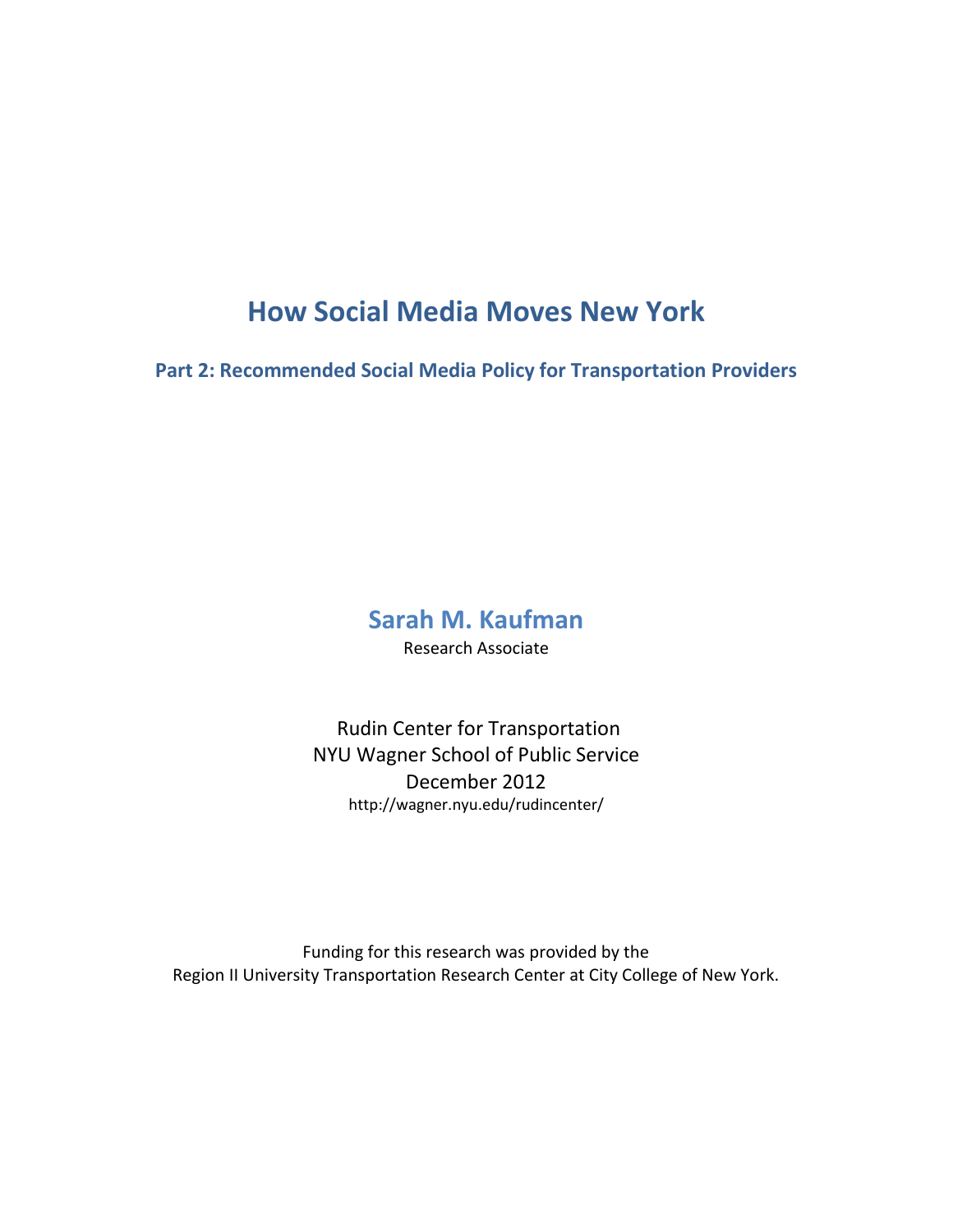# **Recommended Social Media Policy for Transportation Providers**

# **Introduction**

 $\overline{\phantom{a}}$ 

Social media networks allow transportation providers to reach large numbers of people simultaneously and without a fee, essential factors for the millions of commuters and leisure travelers moving through the New York region every day. This report, based on earlier findings (from Part 1)<sup>1</sup>, which analyzed local transportation providers' use of social media, and a seminar on the subject in the wake of Hurricane Sandy, recommends social media policies for transportation providers seeking to inform, engage and motivate their customers.<sup>2</sup>

The goals of social media in transportation are to inform (alert riders of a situation), motivate (to opt for an alternate route), and engage (amplify the message to their friends and neighbors). To accomplish these goals, transportation providers should be:

- **Accessible**: Easily discovered through multiple channels and targeted information campaigns
- **Informative**: Disseminating service information at rush hour and with longer-form discussions on blogs as needed
- **Engaging**: Responding directly to customers, marketing new services, and building community
- **Responsive**: Soliciting and internalizing feedback and self-evaluating in a continuous cycle

 $^1$  Kaufman, Sarah. "How Social Media Moves New York," NYU Rudin Center, October, 2012.

 $^2$  These recommendations assume a basic working knowledge of using the social media networks, focusing on their use in transportation.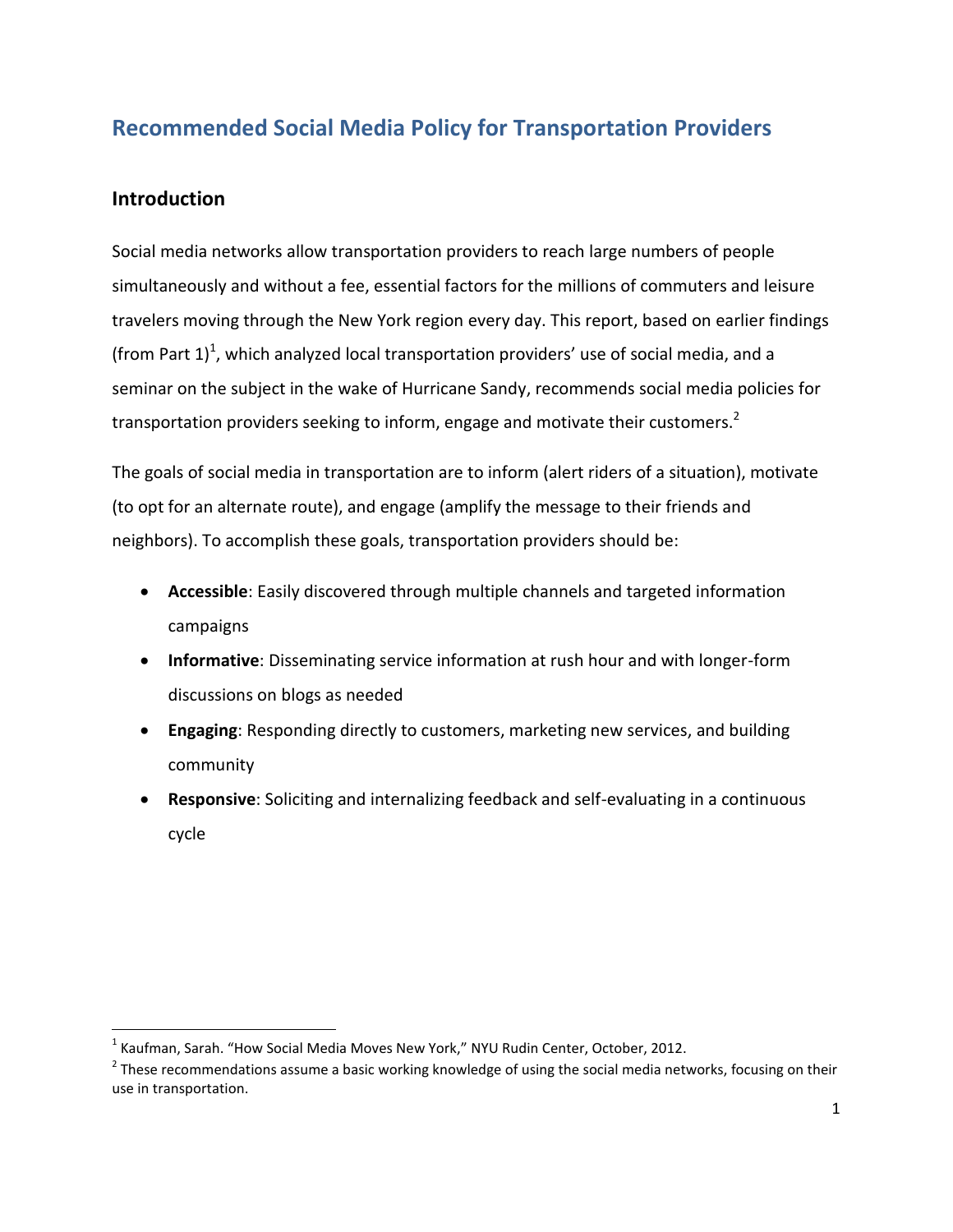# **Accessible**

Accessible social media presences are found on a variety of networks, and reachable by a diverse audience. Transportation providers should especially consider the following accessibility aspects:

#### **Find the right network**

Different social media networks have different strengths, and should be utilized according to their reach and purpose served:

- Twitter: immediate, short-form messaging
- Facebook: non-urgent messaging with shareable content
- Flickr, YouTube and Instagram: dynamic content and illustrative information
- FourSquare: community-building and location-based information
- Blogs: long-form discussion of incidents, accomplishments and policies

The common thread among these resources is the importance of service alerts; without adequate information, customers will not be engaged in supplementary content.

If resources are insufficient to maintain multiple networks, web-based tools like Hootsuite can be used to automate and publish postings on various networks at once.

#### **Connectivity**

Accounts should be easily reachable from the agency's home page. For transportation providers with multiple accounts, specialties, like specific routes or interests, should be described. It may also be useful to cross-list social media accounts, such as links to Twitter from Facebook, for simplified navigation.

An example of strong connectivity is on San Francisco BART's website, which links to

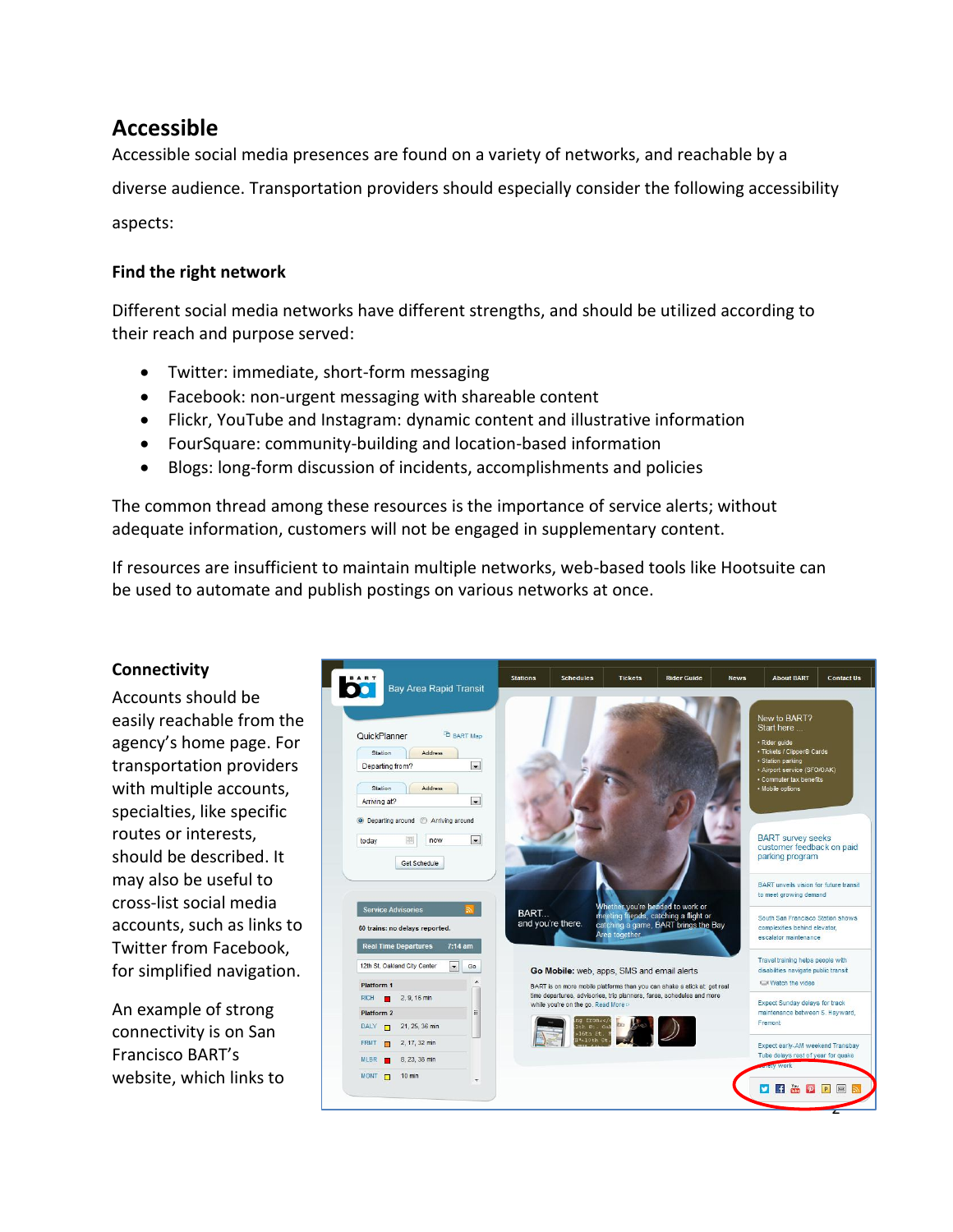social media accounts from the homepage, in tandem with service alert tools (circled, at right). This feature allows riders to comprehend urgent information in the context of social media's engagement, showing the complementary nature of the different resources.

#### **Name**

Choose a name that is recognizable, descriptive and memorable. On Twitter, choose shorter names that take up fewer characters, leaving room for more text, and use Twitter's verification tool to ensure users that the account information is legitimate. Massachusetts Dept. of Transportation's @MassDOT account exemplifies a straightforward, descriptive name.

Note that it is unnecessary to include the word "tweet" in the name, as accounts are already on Twitter.

#### **Target the Audience**

Major services, such as subway lines and essential roadways, should have their own accounts, so that the information is not broadcast unnecessarily to an overly extensive audience (which would soon tire of the information and unsubscribe from the feed).

In addition, social media accounts should be advertised within their own space; for example, a train line's Twitter feed should be part of an advertisement on that train car's walls. Users will quickly learn how to find out about service information and interact with the provider.

#### **Cater to Diverse Audiences**

In Part 1 of this report, it was found that only two New York-area public transportation providers tweeted in languages other than English. In cities as diverse as New York, it is absolutely essential to provide information in multiple languages, as well as ensuring that websites meet the requirements of tools to assist the vision and hearing impaired.

Transportation providers in the New York region should set up secondary accounts to replicate information in Spanish, at a minimum, and other major languages where possible. If staff resources are insufficient for this effort, agencies should partner with ethnic newspapers and community groups to ensure that important information reaches constituents.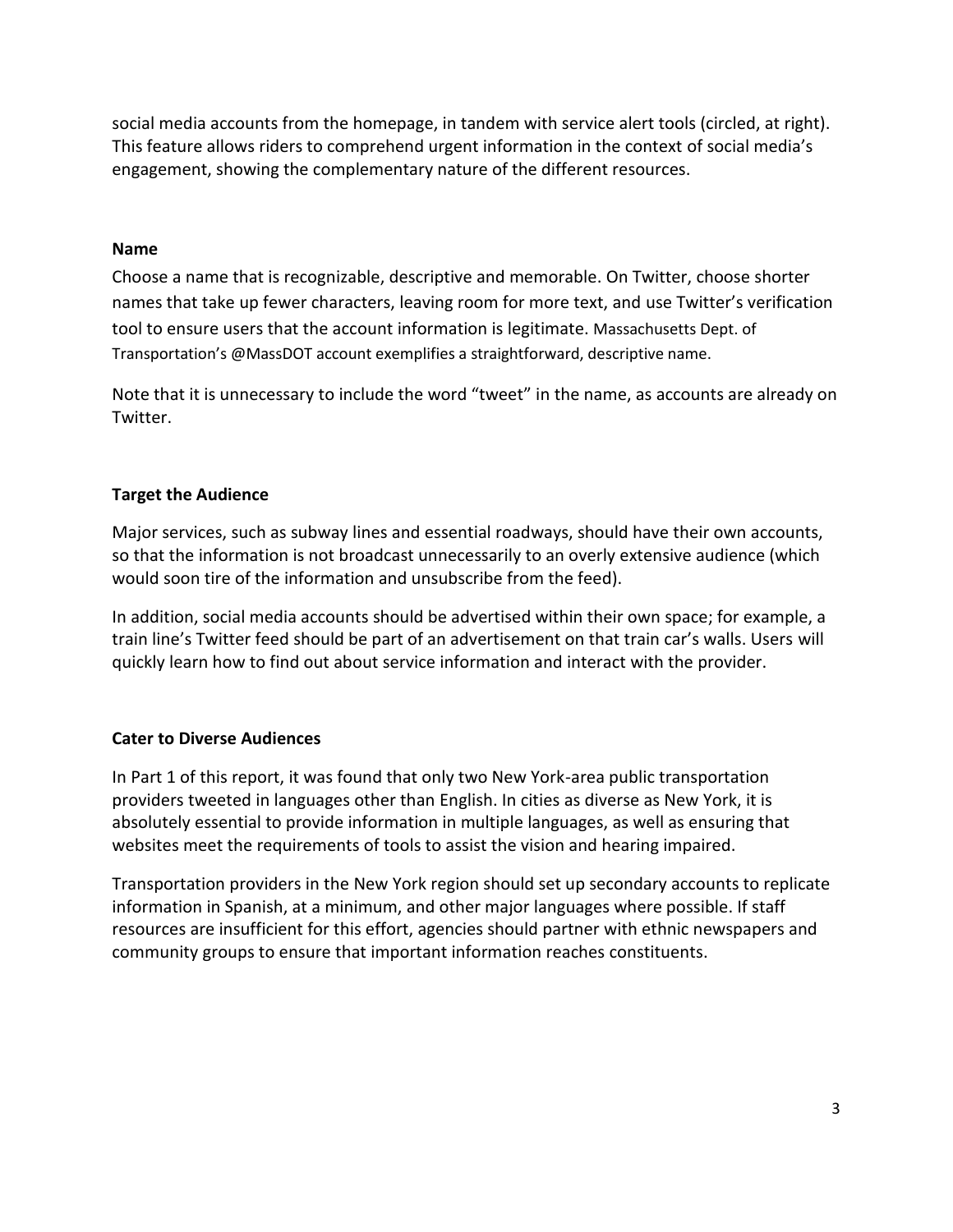#### **Use Internally**

 $\overline{\phantom{a}}$ 

Transportation staff should use social media internally, as well. Studies have shown that advanced collaboration tools improve workflow productivity<sup>3</sup>; important tools to consider for internal use are:

- Wikis, to assist in group project planning and shared corporate knowledge
- LinkedIn, to recruit qualified candidates for open positions
- GovLoop, to connect with peer public agencies and collaborate on shared issues
- Instagram and other photo applications, to allow field staff to document their work

These tools will improve the internal coordination necessary for better transportation services and the information required by their users.

<sup>&</sup>lt;sup>3</sup> Chui, Michael, James Manyika, Jacques Bughin, Richard Dobbs, Charles Roxburgh, Hugo Sarrazin, Geoffrey Sands and Magdalena Westergren. "The social economy: Unlocking value and productivity through social technologies," McKinsey Global Institute, July 2012.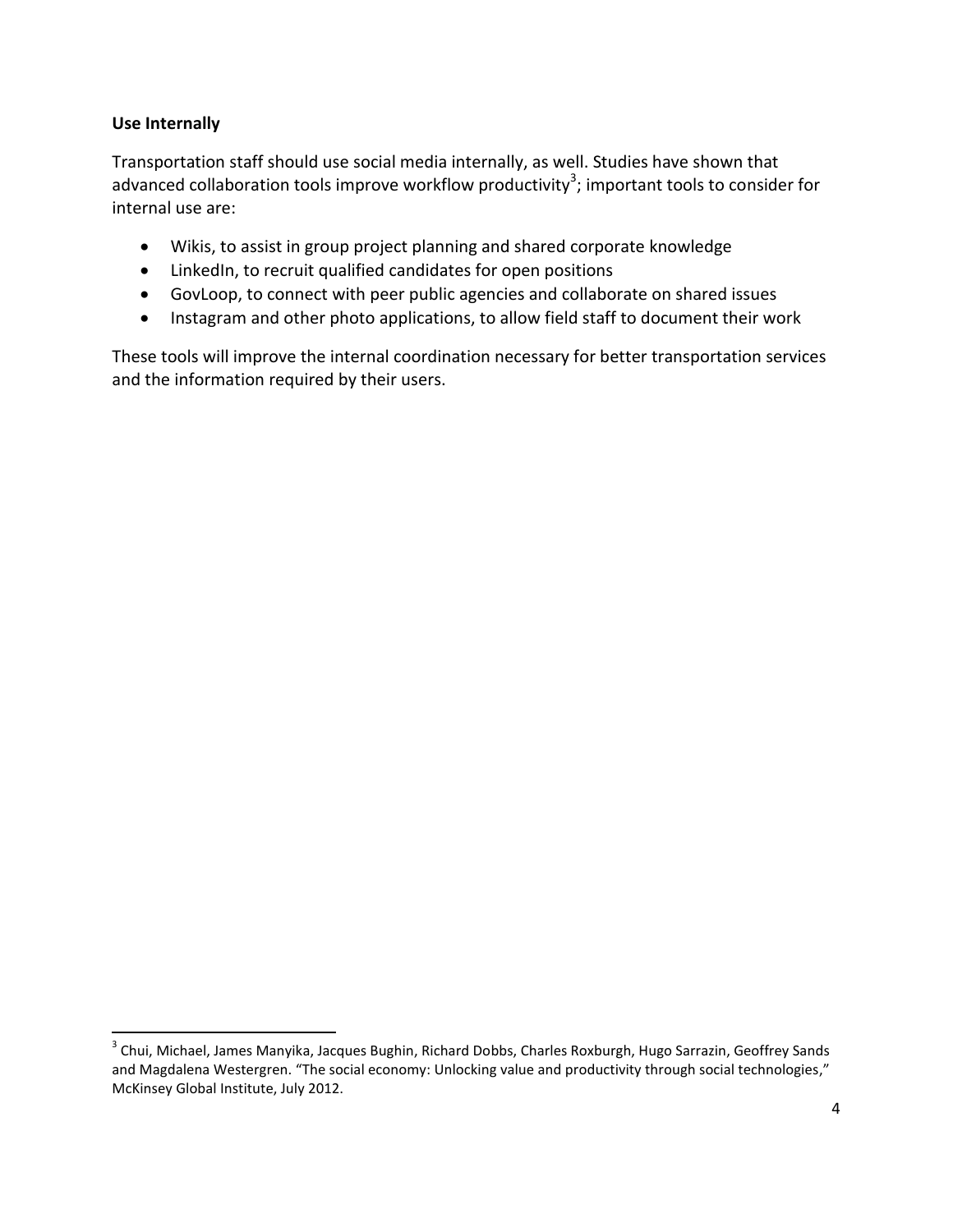# **Informative**

Informing the public of irregular service is the most important function of social media in transportation. It is likewise advisable to use the dynamic content sharing provided by these networks, like maps, photos and videos, to illustrate the information more fully.

Service information should always be written clearly, and with specificity like train stations or highway exits, and link longer explanations on the agency's website when necessary.

**Urgency**: Timely travel information, like delays, belongs on the instantaneous networks of Twitter and Facebook, while longer-form, non-urgent discussions, like policy explanations, belong on a blog. Photo and video content, which can enhance any platform, should be posted anytime they can help illustrate a situation, and are not required to be of utmost quality, as long as they are informative, as voiced by the MTA: $4$ 

> *During Hurricane Sandy, "Timeliness [of photos] was more important than quality," according to MTA Press Officer Aaron Donovan*

During rush hours and other peak travel times, messages should be posted frequently: incidents and service updates, as needed. Non-urgent information should be held off until off-peak travel times, when customers will be looking for current service information and ignoring impertinent chatter.

**Blog:** Transportation providers should maintain blogs to explain service information and policies

in-depth, allowing for discussions, which will help educate customers and build communities of users. With free tools, such as Tumblr, Blogger and Wordpress, transportation providers can maintain blogs with a more casual tone than that of press releases and official statements. The Transportation Security Administration maintains a

 $\overline{\phantom{a}}$ 

![](_page_5_Picture_8.jpeg)

<sup>&</sup>lt;sup>4</sup> NYU Rudin Center for Transportation Event: Social Media and Hurricane Sandy; November 27, 2012.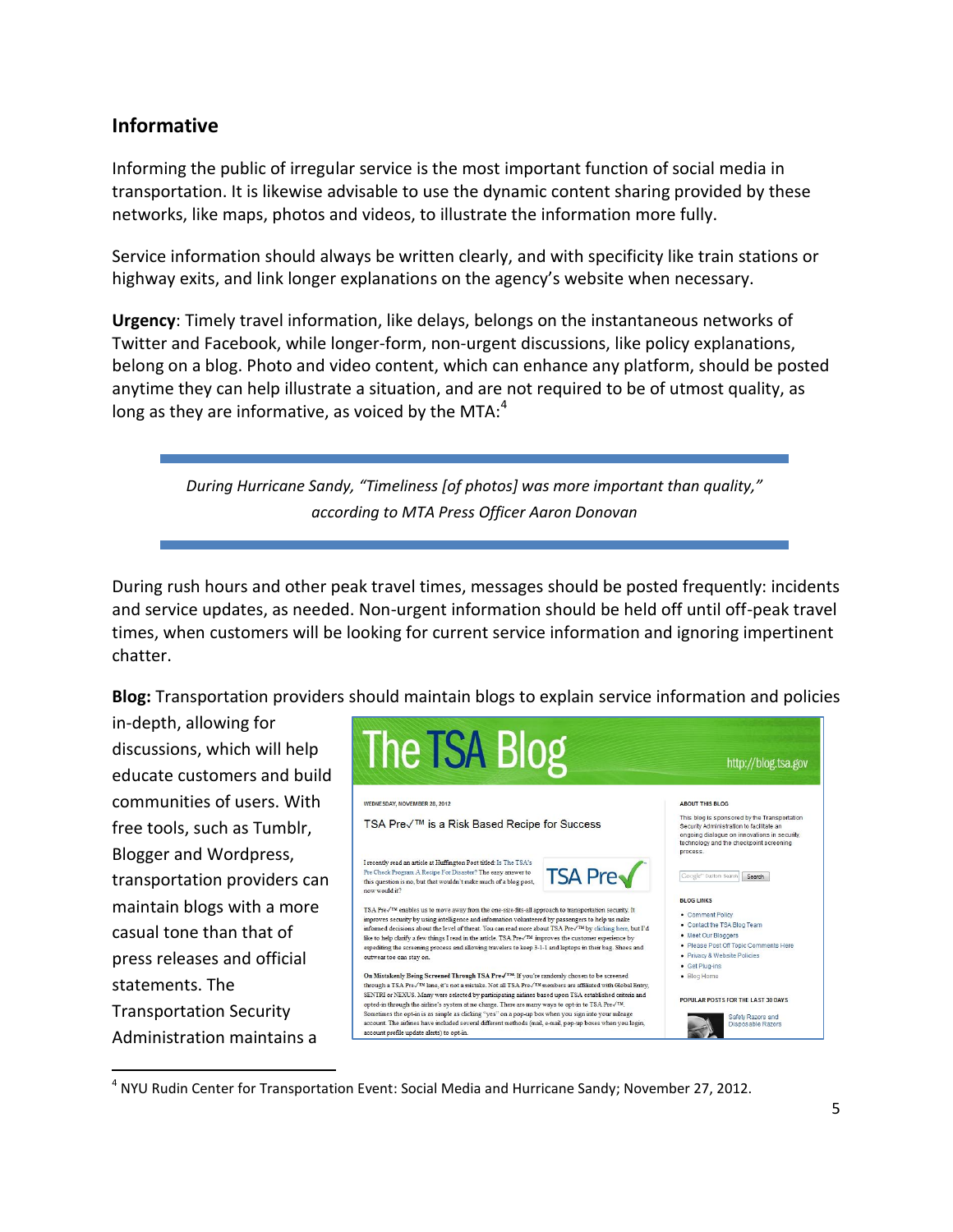popular blog to explain policies and respond to incidents in the media (shown at right). Los Angeles County MTA maintains five blogs to accommodate users of different interests (developers, planners, Spanish-speakers, and so on).<sup>5</sup> Through audience attention and participation across a variety of channels, LACMTA ensures a better understanding of their policies.

Most importantly, it should be easy for customers to access information pertaining to them, on the appropriate platform, and, whenever possible, in their language.

![](_page_6_Figure_2.jpeg)

 $\overline{\phantom{a}}$ 

<sup>&</sup>lt;sup>5</sup> "Metro Blogs," http://www.metro.net/news/metro-web/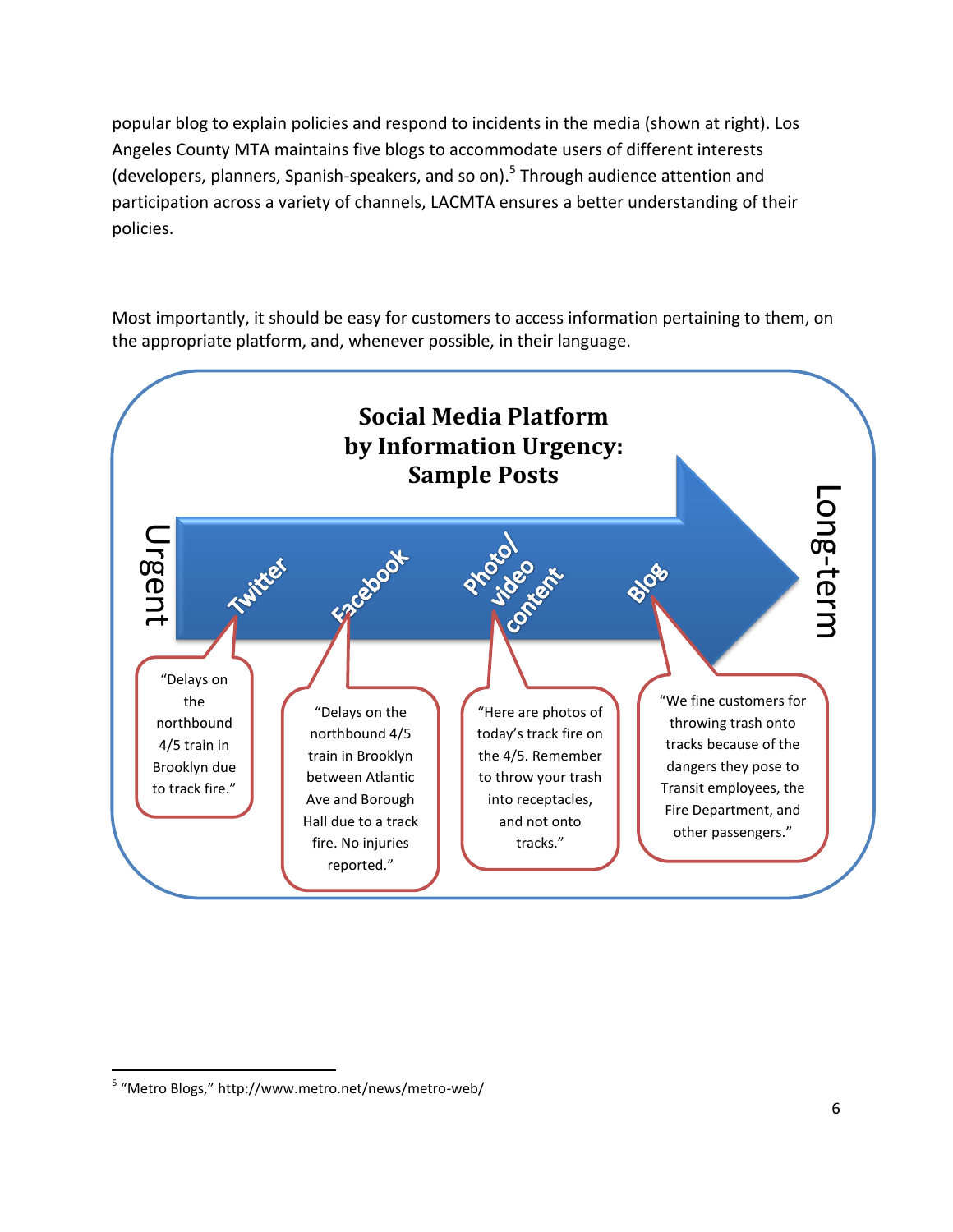# **Engaging**

Customer engagement takes many forms: re-posting news from others, responding to customer needs, asking questions, and appealing to the broader group. Engagement leads to more "likes," "fans," "followers" and "subscribers" – the numbers of which are important for perpetuating important messaging. When more travelers are informed about potential service changes, they will be motivated to change their plans as needed and amplify the message to other affected travelers, overall ensuring that as many travelers as possible are moving efficiently and safely through the system.

However, as noted in Part 1, more riders do not mean more followers; for example, for every 1,000 subway passengers NYCT receives a single Facebook "Like," while for every 1 JetBlue passenger, there are 7.58 Likes. Similarly, while PATH has approximately 1 Twitter follow for every 20 riders, American Airlines has more than three times that ratio. The large fan numbers acquired by the airlines were earned through engagement, making customers feel that they are heard and understood.

#### **Respond**

Customer questions posed during rush hours are often from customers needing on-the-go assistance, and should be responded to as soon as possible. Tweets from PATH are particularly useful to passengers needing en-route assistance, for example:

*"@brittanygh The elevators are working at WTC. There is currently no elevator service at Exchange Place. http://ow.ly/fBROl ^RJ" - TH ail System @PATHTweet*

Throughout customer engagement practices, the tone should be casual and warm, even though customers may be hostile, particularly during delays. Needlessly hostile tweets will not necessarily warrant a response. Many transportation providers cannot guarantee 24-hour responses, so profiles should include hours of availability to answer questions.

#### **Accountability**

PATH is also a role model for engagement on Twitter for 'signing' tweets with the personnel who respond. This effort shows accountability for activities, allows the agency to track actions by customer service agent, and attaches a human persona to the note. PATH furthers its accountability by apologizing frequently for service issues, more than any other provider in this study. In fact, "sorry" was prevalent in the tweets of private transportation carriers, but mostly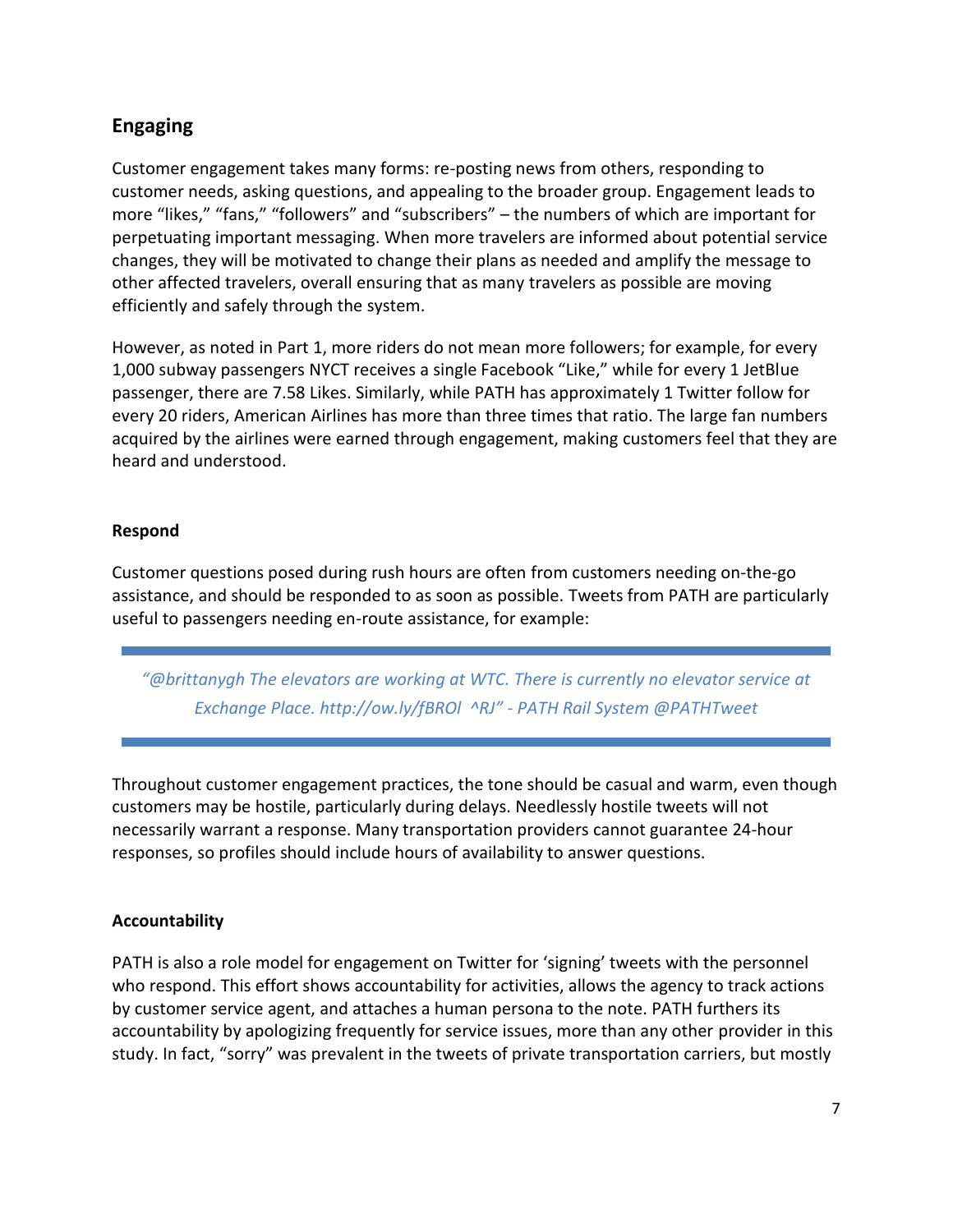absent from public agencies' vocabulary. It is essential to show accountability by apologizing for mishaps, for example:

"@kehvt We're sorry about what you've been through. Hoping you enjoy your flight and can get some rest *while in MCO." - JetBlue*

#### **Outgoing**

Additional forms of customer engagement include following other agencies, to remain informed about incidents or activities, and engaging a larger group through contests, openended questions and user photos, as American Airlines features on its Facebook profile:

![](_page_8_Picture_4.jpeg)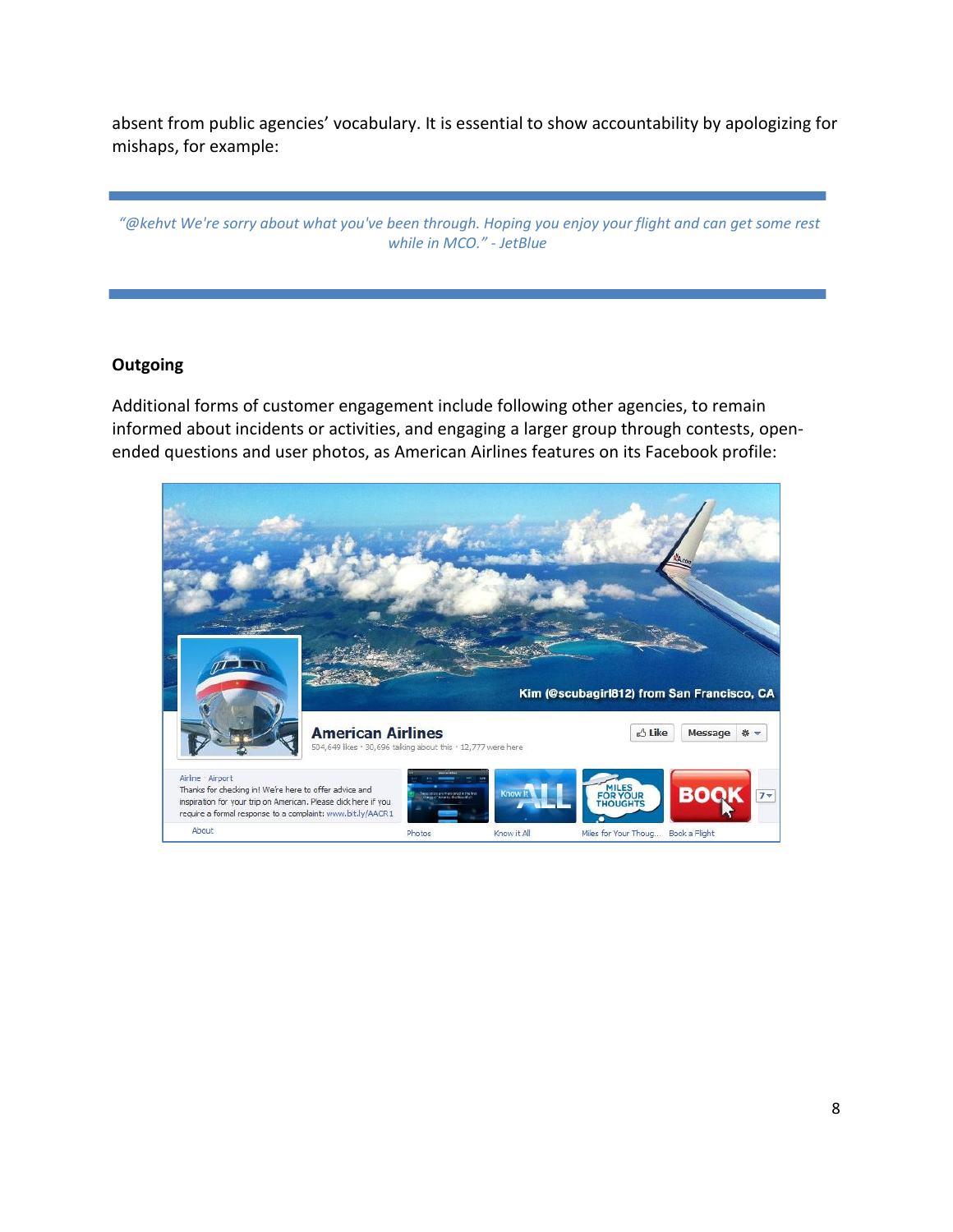# **Market**

Marketing educates transportation customers about new services or recent accomplishments, and is an essential tool for informing customers about using different services, new policies, or traveling safely.

**Timing:** Marketing messages should be pushed throughout the day (outside of rush hours), to reach large numbers of customers at different times. However, they should be posted no less than ninety minutes apart to avoid being perceived as spam by users.

**Priority:** If urgent service messages are being pushed out at the moment, marketing messages should be delayed until the situation is resolved.

**Tone:** Use a casual and informative tone, as it will be perceived as information rather than advertising. A sample marketing tweet from New York City Transit Subways effectively educates transit customers to use the system better. The casual, amiable tone is more likely to capture attention than an explicit advertisement for the service.

*"Need to know what subway work is planned for the weekend? There's an app for that. The Weekender. http://bit.ly/LH1lms" - NYCT Subway Service @NYCTSubwayScoop* 

#### **Balance**

A healthy balance of information, engagement and marketing is vital. Based on analysis in Part 1 of this report, the ideal proportions for social media by public transportation agencies are:

**Rush Hour:** 65% service information, 30% engagement, 5% marketing

**Off-Peak:** 40% service information, 30% engagement, 30% marketing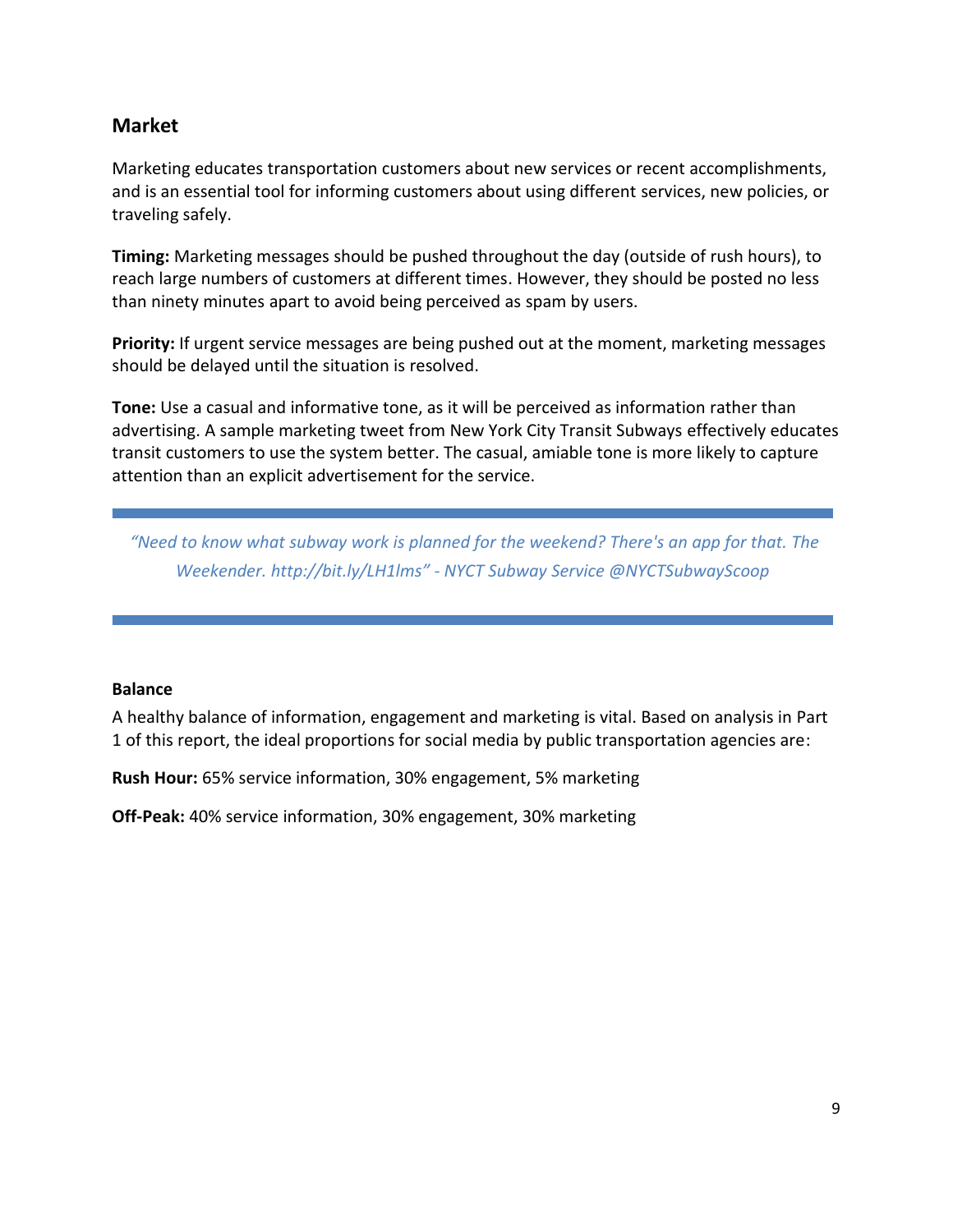![](_page_10_Figure_0.jpeg)

#### **Build Community**

Developing relationships both with and among customers will help disseminate information, build goodwill for the transportation provider, and establish central points of contact for large groups of people.

**Online**: Building an online community of riders can be as simple as developing train station pages on Facebook, which users can opt into for up-to-date service, maintenance and safety information. Transit agencies can also partner with FourSquare to develop "badges," or insoftware rewards, for checking in at appropriate stations. FourSquare and similar tools should also be used to push real-time, location-based service statuses (including user-generated information, like elevator outages) to users' mobile phones as they approach transit facilities.

**In-person**: Community-building efforts may take transportation providers offline, where they can interact face-to-face with customers and hold longer discussions. These meetings can take place in the form of visible station agents, meet-and-greets with transit officials, or questionand-answer sessions with personnel. For example, PATH frequently posts to Twitter a version of the following: "We'll have management staff at World Trade Center Station on PATHursday, 8/23, 7:30-9:30 a.m. to answer your service questions." This regular meetup lets PATH customers take their online conversations to the next level, humanizes the agency and reminds transportation officials of their overall mission.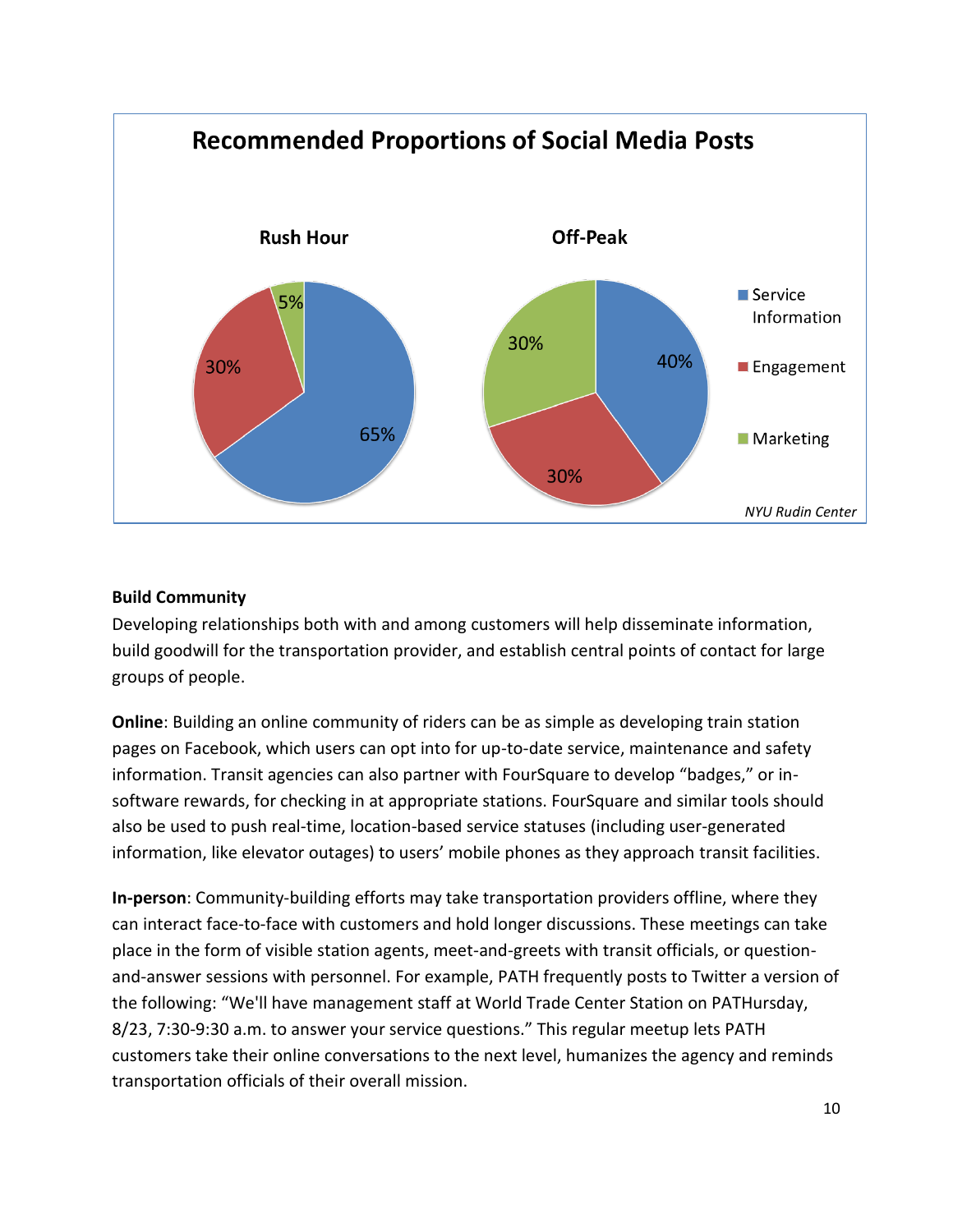**Collaborate**: Both online and in-person, transportation providers should collaborate with the public on future developments. Using social media tools including blogs, Facebook and Twitter, customers can provide feedback on everything from proposed schedules to new technologies. Their input is important for both developing new resources that will be used widely and helping them understand the obstacles and costs of transportation work.

For instance, Washington Metropolitan Area Transportation Authority recently requested customer feedback on several proposed revised bus maps. Noting on their blog, "Feel free to give us your feedback, and note that these maps will be revised based on feedback from customers." By requesting feedback and regularly responding in the blog comments, WMATA showed a commitment to making a usable tool based on collaborations with the public, which benefits all parties involved.<sup>6</sup>

l

<sup>&</sup>lt;sup>6</sup> "Metrobus System Map Redesign," PlanItMetro: Metro's Planning Blog, September 19, 2012. http://planitmetro.com/2012/09/19/metrobus-system-map-redesign/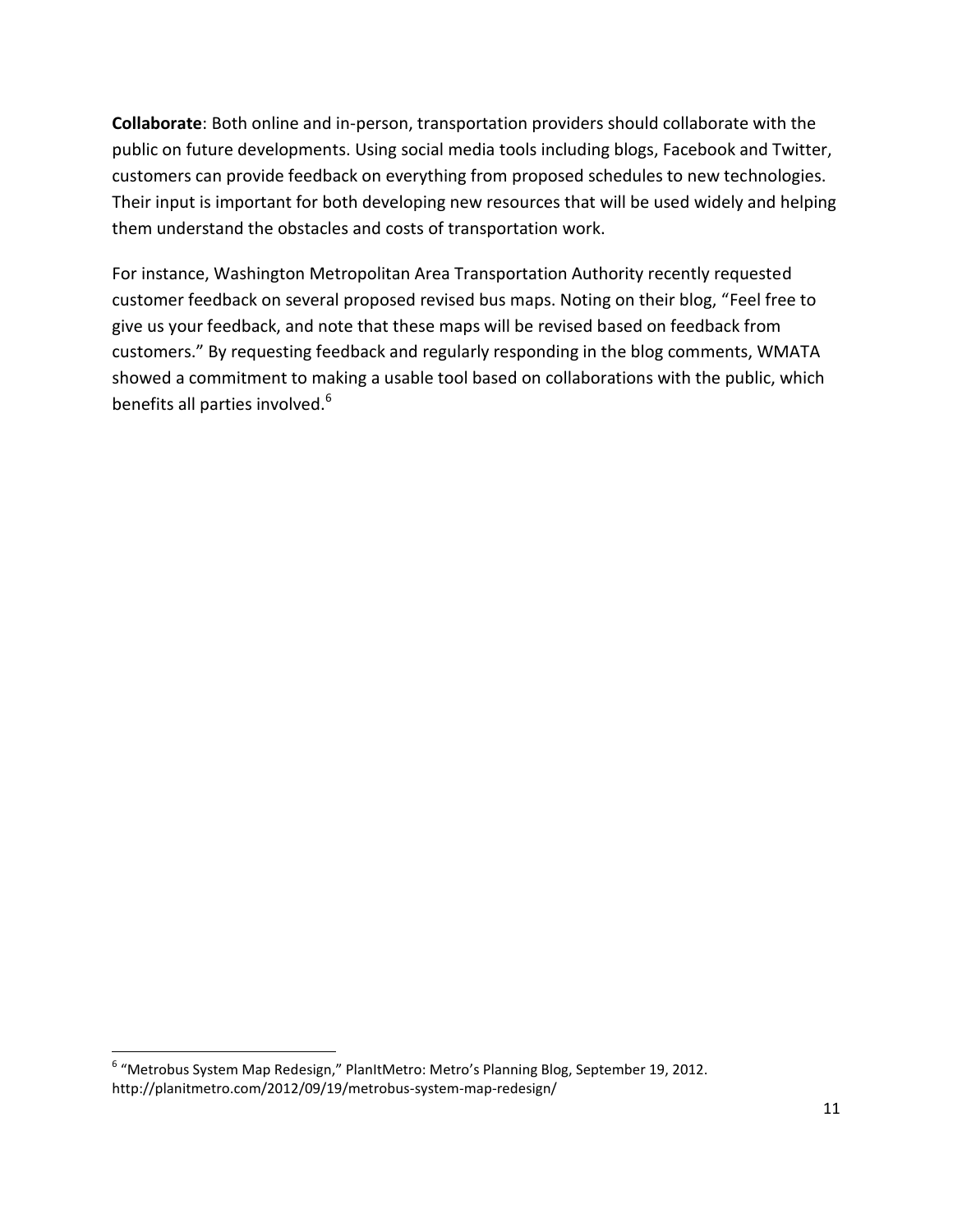### **Responsive**

Transportation providers' responsiveness involves the two-way exchange of information between their official feed and customers' input. Public feedback can point out customer needs and field conditions to the agency. Feedback and responsiveness is an ongoing process of information, dialogue and incremental improvements:

![](_page_12_Figure_2.jpeg)

*NYU Rudin Center*

Listening is an Active Process

### **Internalize Feedback**

l

Data received via social media, whether a complaint about a bus driver or accolades for a new service, must be internalized to the agency. This information cannot stop with the public affairs officers who manage the social media account; it should be quantified, evaluated, and passed on to appropriate organization members. Frequent complaints can pinpoint a reckless train conductor, an especially friendly bus driver, or bring to light an incident that has not yet been reported by management. Using incoming feedback for improvement is a major step in social media success.

San Francisco's BART distributes weekly comment roundups to staff, considering it to be an informal evaluation of the week's activities.<sup>7</sup> This method of receiving customer feedback is an authentic evaluation, nearly in real-time, that can be used for long-range analysis and improvement.

 $^7$  Jordan, Melissa. "Transit 2.0 at BART.gov," Presentation at O'Reilly Gov 2.0 Summit, September, 2010. http://en.oreilly.com/gov2fall09/public/schedule/detail/11271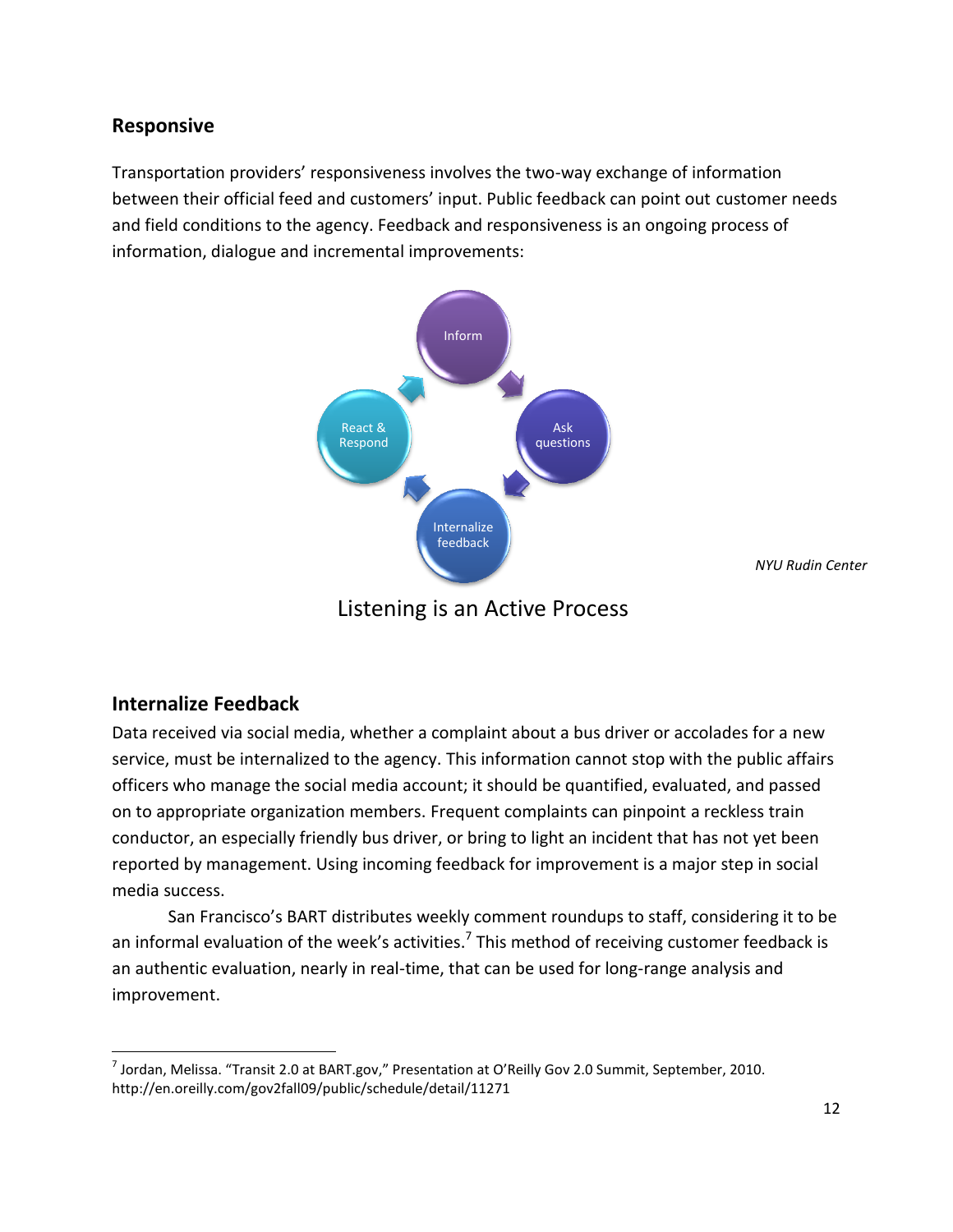# **React and Respond**

Use customer feedback for change as needed: reward a great employee, hone customer information, or amend a policy. Workflows should be designed to deliver the action item to the responsible person, follow-through on its changes (or respond about its infeasibility), then follow up with the public user who made the suggestion.

A popular tool for acting on user requests is SeeClickFix.com, which allows the public to submit problem areas, tag by location, and prioritize others' submissions. Government agencies acknowledge, act on, and close out these issues. Although they may not rank highly for public officials, these action items are often major safety and quality of life issues for local residents. In the New York region, only the NYC Department of Transportation seems to have used this tool (concerning Greenway safety). However, SeeClickFix and its competitors are worthwhile tools for internalizing and acting on customers' priorities.

# **Self-Evaluate**

By regularly monitoring and seeking to improve their online reputations, transportation providers will increasingly be regarded as trusted sources for information and likeable sources of engagement. Performance should be evaluated on:

- numbers of followers and likes and their trends upwards/downwards
- mentions of the organization, and whether they were positive or negative
- responses to posts (shows level of clarity and/or positivity)
- how often people clicked on posted links (shows a lead-in to important information)
- who re-posted what information (shows an authoritative voice)
- most shared content (shows interesting content)

Metrics tools like Facebook Insights, Hootsuite and Bit.ly can measure the impacts of social media efforts, and where there is room for improvement. The importance of these metrics is to comprehend the success of these tools for informing, motivating and engaging customers, resulting in safer and more efficient travel.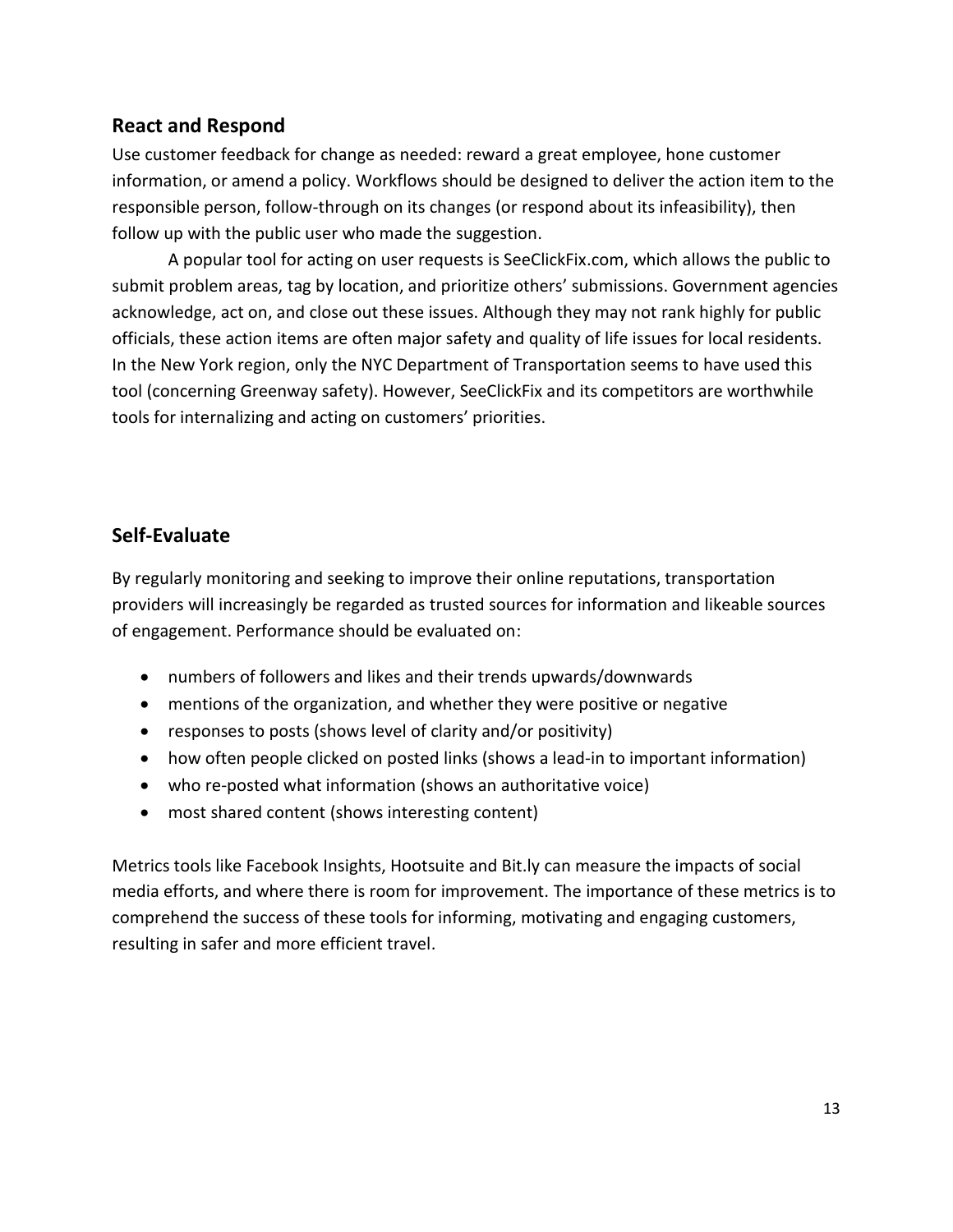# **Social Media Challenges**

 $\overline{\phantom{a}}$ 

Investing in social media is not without its challenges for transportation providers. Recommendations to address some common concerns are:

**Staff resources**: Automated tools to double-post to multiple social networks and pre-program marketing messages and planned service notifications, like Hootsuite and built-in Twitter and Facebook integration, save time and resources. In addition, staff presently allocated to call centers can also provide support via social media, using tools that allow employees to write draft messages, pending managers' approval, can distribute the workload. Finally, managing audience expectations by posting 'office hours' can help mitigate off-hours requests.

**Archiving/Retention requirements**: Many U.S. states require retention of social media records, at least for a specific period of time. New York's laws are still indeterminate on this subject, but it is likely that records can be requested through the Freedom of information Act.<sup>8</sup> So social media posts, comments and dialogue should be maintained, and can be automatically recorded using one of many popular tools for this purpose, like Arkovi, Smarsh and Global Relay. Other social media management tools, like Hootsuite, have optional archiving built in, and Twitter is currently deploying a function for users to download all sent tweets.<sup>9,10</sup>

**Digital divide**: While a lack of smartphones by lower-income portions of the population is often seen as reason to avoid a heavy focus on social media, the divide is not dramatic in this setting. Because social media networks are free and open to the public, they are less restrictive than other sources of information, like cable news. Furthermore, Twitter provides the option to receive certain messages by text, which is used widely on all variety of phones.<sup>11</sup>

The technological divide exists in New York City infrastructure, where a lack of underground mobile phone service limits subway passengers' awareness of service changes. As more stations become wired (happening gradually, now<sup>12</sup>) and passengers become connected, they will travel more easily through the system, re-routing as necessary while on the go.

<sup>&</sup>lt;sup>8</sup> "Records Advisory: Preliminary Guidance on Social Media," New York State Archives, May 24, 2010.

<sup>9</sup> Holmes, Ryan. "Social Media Compliance Isn't Fun, But It's Necessary," *Harvard Business Review* Blog, August 23, 2012. blogs.hbr.org/cs/2012/08/social\_media\_compliance\_isnt.html

 $10$  Bryant, Martin. "Twitter has started rolling out the option to download all your tweets," The Next Web, December 16, 2012.

 $11$  "How to Get SMS Notifications for Tweets and Interactions," http://support.twitter.com/articles/20169920-howto-get-sms-notifications-for-tweets-and-interactions#

<sup>12</sup> Flegenheimer, Matt. "Cellphone and Wireless Service Coming to More Subway Stations," *The New York Times*, November 19, 2012.